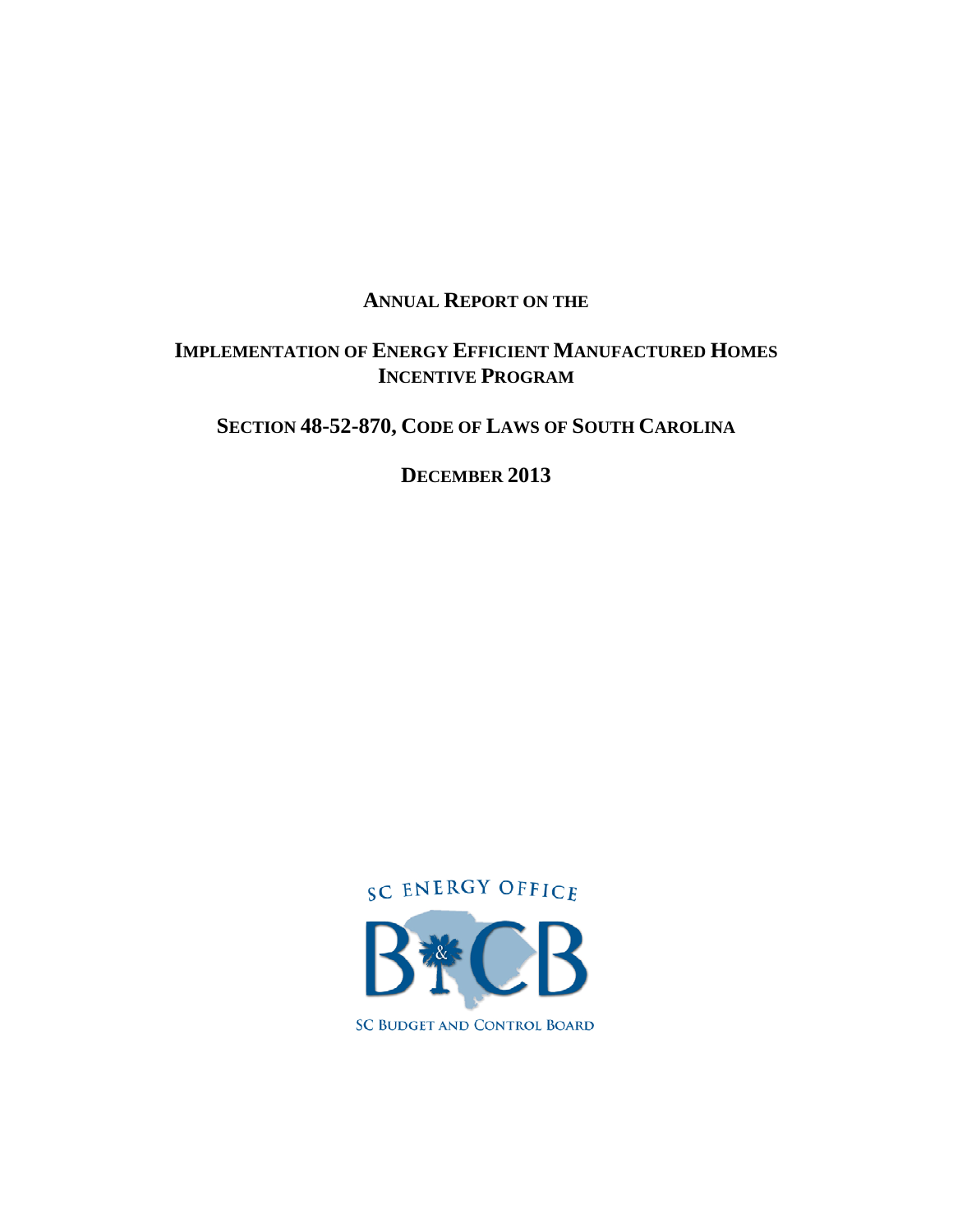#### **This document may be downloaded from the South Carolina Energy Office website http://www.energy.sc.gov/residential**

*This work is supported by the United States Department of Energy and the South Carolina Energy Office, under Award Number DE‐EE0003884, State Energy Program.*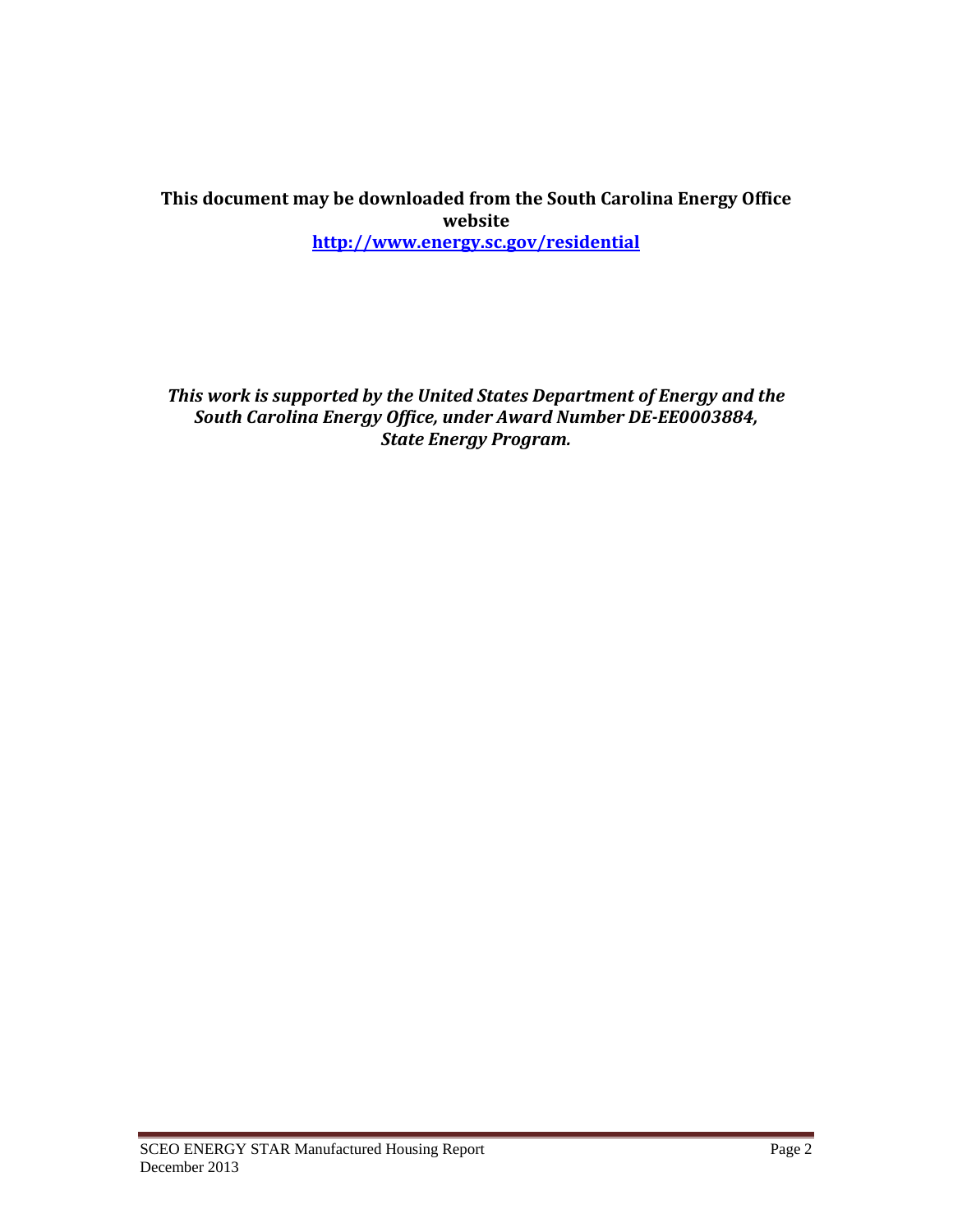## **Prepared by the South Carolina Energy Office Submitted to the South Carolina General Assembly December 2013**

*The South Carolina Energy Office submits this report in accordance with Section 48-52-870, Code of Laws of South Carolina.* 

Approximately 20 percent of South Carolinians live in manufactured housing, one of the highest percentages in the nation. Legislation enacted in 2008 was designed to create incentives for ENERGY STAR labeled homes, which, like other ENERGY STAR products, are more energy efficient than those that simply meet required standards. These incentives include the elimination of all sales tax on ENERGY STAR manufactured homes and a \$750 nonrefundable state income tax credit for eligible home buyers. The South Carolina Energy Office administers the tax credit approval process and tracks savings.

#### **Summary of 2013 Savings**

In the four and a half years the program has been in effect, it has encouraged savings that average approximately \$477.00 per homeowner per year, or an average of \$23,695.00 over the lifetime of the home, based on the tax credit applications received by the South Carolina Energy Office. As of December 6, when this report was prepared, 23 requests for 2013 tax credit approvals had been received. Based on past experience, we expect that number to double, since many home buyers wait until they are ready to file taxes to request the approval form. However, based only on applications received to date, overall savings for those 23 homebuyers will be approximately \$535,640 over the expected life of their homes. This equates to a savings of 17,307 mmBtu in energy for all 23 homes over their expected useful life.

In addition, the ENERGY STAR homes for which tax credits have been requested to date in 2013 will collectively save over 6.5 million pounds of CO2 over their estimated 55 year lifetime. See Table 1 on the following page.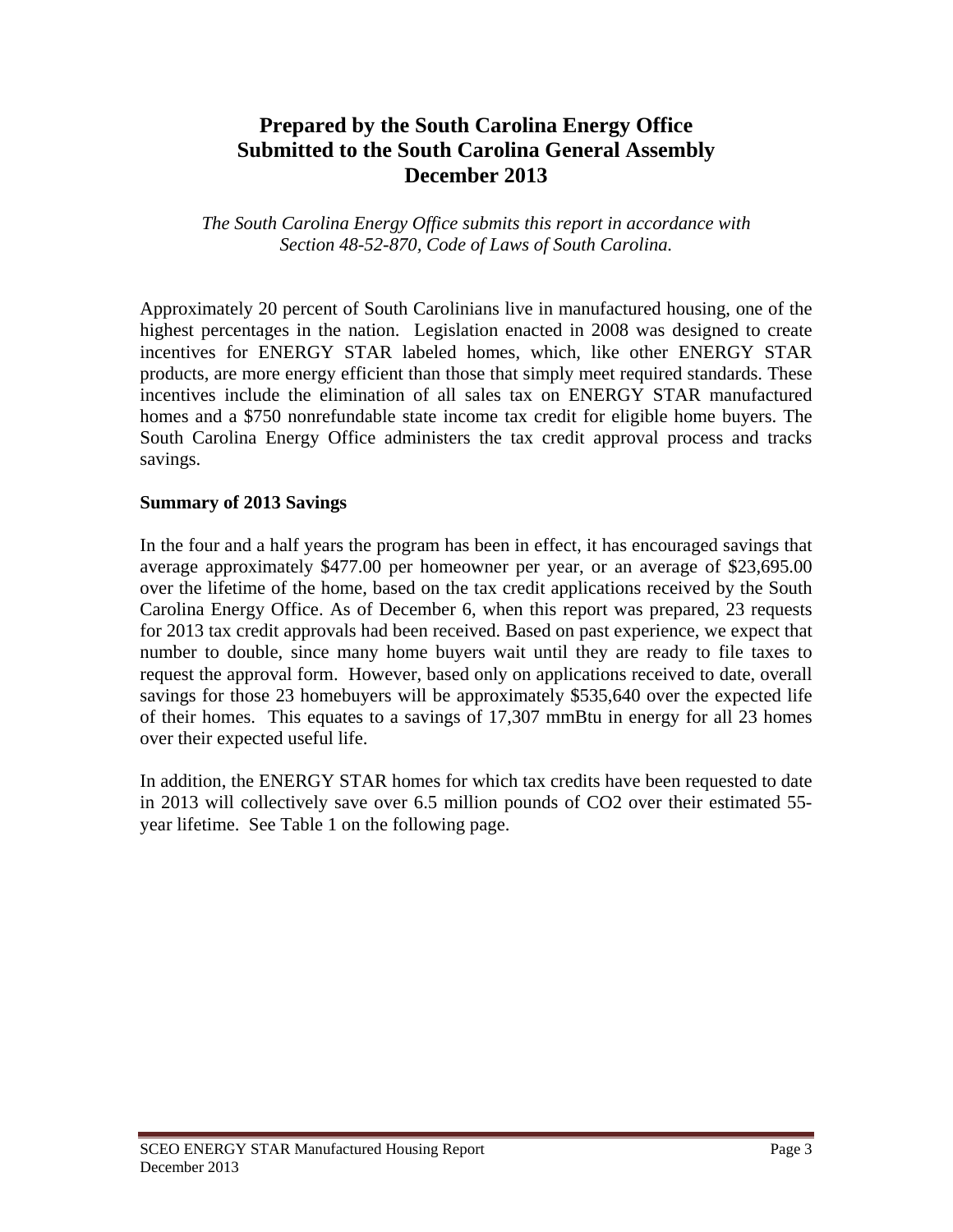|                                                                                  | <b>July-Dec</b><br>2009 | <b>Jan-Dec</b><br>2010 | <b>Jan-Dec</b><br>2011 | <b>Jan-Dec</b><br>$2012^1$ | <b>Jan-Dec</b><br>$2013^2$ | <b>Total to</b><br><b>Date</b> |
|----------------------------------------------------------------------------------|-------------------------|------------------------|------------------------|----------------------------|----------------------------|--------------------------------|
| <b>Estimated total</b><br><b>ENERGY STAR</b><br>labeled homes<br>$\text{cold}^3$ | 82                      | 230                    | 229                    | 179                        | 275                        | 720                            |
| <b>Tax credit</b><br>applications                                                | 9                       | 40                     | 55                     | 84                         | 23                         | 211                            |
| <b>Estimated energy</b><br>savings per year<br>(mmBtu)                           | 131                     | 572                    | 759                    | 1160                       | 315                        | 2937                           |
| <b>Expected cost</b><br>savings per year<br>(\$)                                 | \$4,062                 | \$17,710               | \$23,499               | \$45,705                   | \$9,739                    | \$100,715                      |
| <b>Estimated energy</b><br>savings over life of<br>homes (mmBtu)                 | 7,218                   | 31,472                 | 41,760                 | 81,222                     | 17,307                     | 178,979                        |
| <b>Expected cost</b><br>savings over life of<br>homes $(\$)$                     | \$223,400               | \$974,048              | \$1,292,425            | \$1,974,260                | \$535,640                  | \$4,999,773                    |
| <b>Estimated CO2</b><br>savings per year<br>(lbs)                                | 49,871                  | 217,444                | 288,517                | 440,727                    | 119,575                    | 1,116,134                      |
| <b>Estimated CO2</b><br>savings over life of<br>home (lbs)                       | 2,742,916               | 11,959,398             | 15,868,430             | 24,240,029                 | 6,576,603                  | 61,387,376                     |

### **Table 1: ENERGY STAR Manufactured Homes Tax Credit Summary Inception to Date**

<sup>1</sup> Corrected for applications received  $\&$  processed after 12/10/12

 $2$ Processed by  $12/1/13$ 

<sup>3</sup>Data provided by Systems Building Research Alliance

Retailers continue to improve their processes to ensure that customers submit completed tax credit requests in a timely manner. Only 20 homeowners filed for a tax credit approval before the 2010 report was prepared, and an additional 20 applied for the credit after the end of the calendar year but before filing their income taxes. In 2011, only 27 homeowners filed for tax credit approval as of the compilation of 2011 data. An additional 28 applied for the credit between January and the April tax filing deadline. By 2012, 60% of those seeking tax credits requested them before the end of the calendar year. Unfortunately, the trend appears to be reversing, since only 23 applications were received prior to December 1, 2013.

The SCEO continues to work with the Manufactured Housing Institute of South Carolina to raise awareness of the program and to encourage dealers to give the tax credit application and the site installation checklist to the buyer, thus increasing the likelihood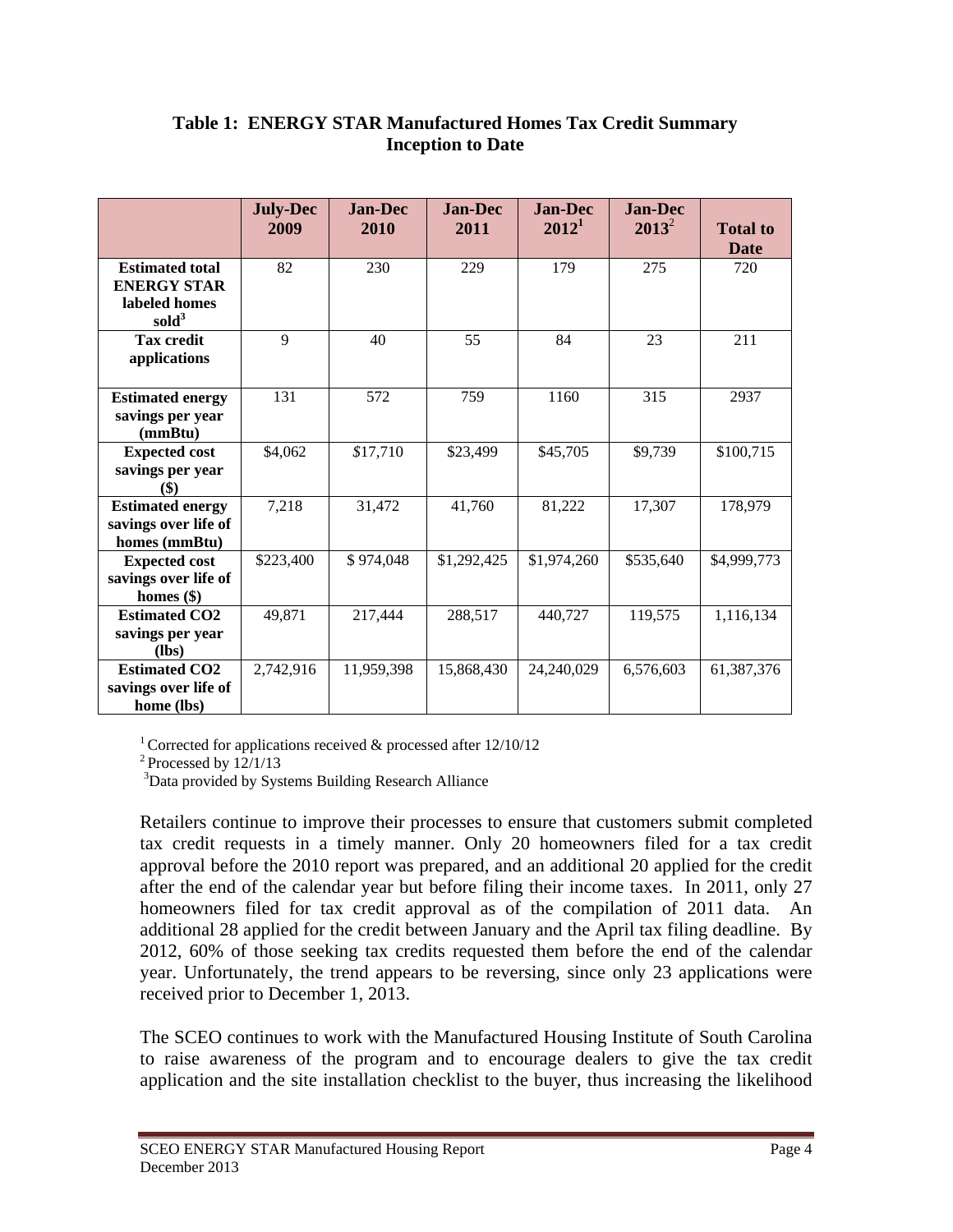of the buyer applying for the tax credit. This appears to be working, since most applications are complete, and some dealers are helping homeowners to fill in the forms.

As shown in Table 1, there is a large gap between the number of ENERGY STAR homes sold and the number of tax credit applications received. We believe there are two primary reasons for this gap. Many manufactured home purchasers may not have enough tax liability to take advantage of the non-refundable tax credit. Representatives of the industry pointed out at the time legislation was passed that rebates or refundable tax credits could be utilized by any homebuyer, regardless of tax liability, but a nonrefundable tax credit could disadvantage those on fixed or low incomes. We have had a number of conversations with people who have purchased ENERGY STAR manufactured homes, but who are on fixed incomes and do not file tax returns.

A second factor which seems to make a difference is the understanding that taxpayers, retailers, and tax preparers have about tax liability. Some individuals seem to believe that if they are not expecting a refund, they cannot take advantage of the tax credit. When given the opportunity, we explain the difference between taxes owed and taxes already paid through payroll deductions, but retailers may have the best chance of helping a home buyer understand whether a tax credit could be useful or not.

Another factor which could affect use of the tax credit is the lack of incentives for dealers to feature the energy efficient homes. One utility, Progress Energy Carolinas, provided such an incentive, but this program has been discontinued.

## **BACKGROUND**

### **South Carolina Energy Office**

The 1992 South Carolina Energy Efficiency Act established the South Carolina Energy Office (SCEO) within the South Carolina Budget and Control Board in order to address energy issues in a consistent and professional manner. The SCEO carries out the state policy and program mandates of the Act and also administers the State Energy Program funded by the US Department of Energy (DOE). Additionally, the office is responsible for substantial functions related to radioactive waste disposal mandated by legislation passed by the General Assembly in 2000. The mission of the SCEO is to increase energy efficiency and diversity, enhance environmental quality, and save energy dollars for South Carolina. As part of this mission, the SCEO administers the Energy Efficient Manufactured Homes Incentive Program.

### **Established Incentives**

Approximately 20 percent of South Carolinians live in manufactured housing, one of the highest percentages in the nation. Older manufactured homes, built before 1980, consume an average of 53 percent more energy per square foot compared to all other types of homes. Fifty-five percent of these households have incomes below 150 percent of the federal poverty level (Environmental and Energy Study Institute fact sheet, June 2009). These low to moderate income residents cannot afford higher-than-average energy bills.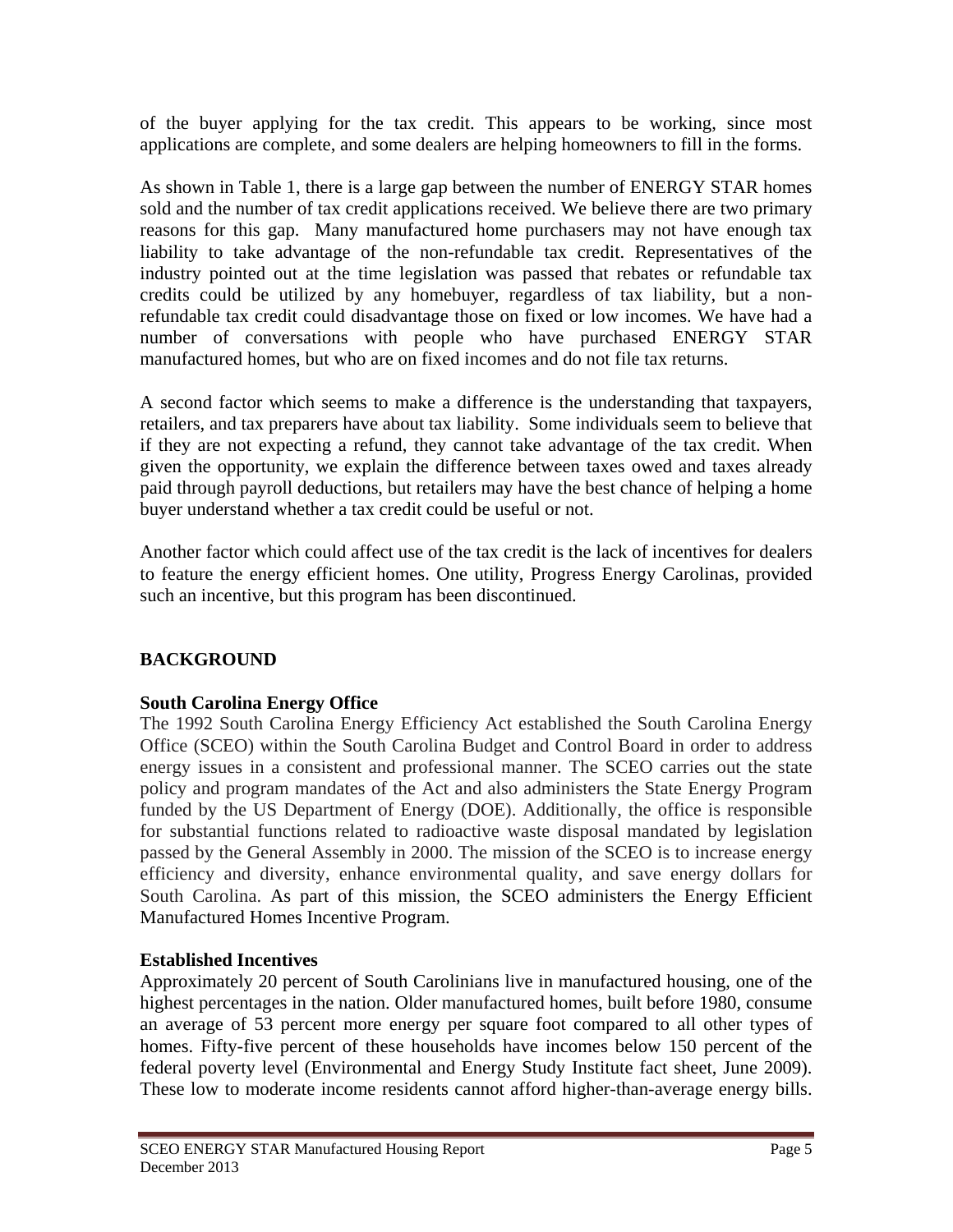Indeed, anecdotal evidence from utilities and other organizations suggests that some residents have lost their homes not because they cannot afford to pay the mortgage, but because they cannot afford to pay the utility bill. Therefore, any measures that reduce energy use, and thus energy bills, for residents of manufactured housing will contribute significantly to the overall economic well-being of the 20 percent of South Carolina residents who live in manufactured homes.

In 1992, legislation established South Carolina-specific criteria for energy efficient manufactured homes. Manufacturers constructing homes that meet the criteria order labels from the state and affix them to the more energy efficient homes. Individuals who purchase these energy efficient homes pay no more than \$300 in sales tax on the home itself. Buyers of homes that do not meet the energy efficient criteria pay an additional 2% in sales tax. The program was initially managed by the SC Department of Labor, Licensing and Regulation. When the SCEO took over the program in 1998, approximately 16 percent of all manufactured homes sold met the more stringent energy efficiency criteria.

After 11 years of program implementation, between 70 percent and 80 percent of homes met the South Carolina energy efficiency criteria (Manufactured Housing Institute of SC, 2008.) We estimate that these energy efficiency standards could have saved South Carolinians as much as \$130 million over the expected life of homes purchased, based on an estimated annual savings of \$152 for a standard manufactured home and \$252 in annual savings for a doublewide home. However, as industry standards have improved, the amount of savings that can reasonably be attributed to the labeling program have decreased.

Since 1998 more than 63,000 labels have been distributed to manufacturers, peaking in 1999 with 11,229 labels distributed and falling to a low of 840 for 2012. We expect the drop off in labeled homes is due to the overall decline in the residential market, as well as the move to ENERGY STAR labeled homes by some manufacturers. We view the original energy efficiency program as a great success because it spurred change during a period when little attention was paid to energy efficiency in manufactured housing. Table 2 on the following page summarizes the number of energy efficient labels requested by manufacturers each year since SCEO began managing the program directly.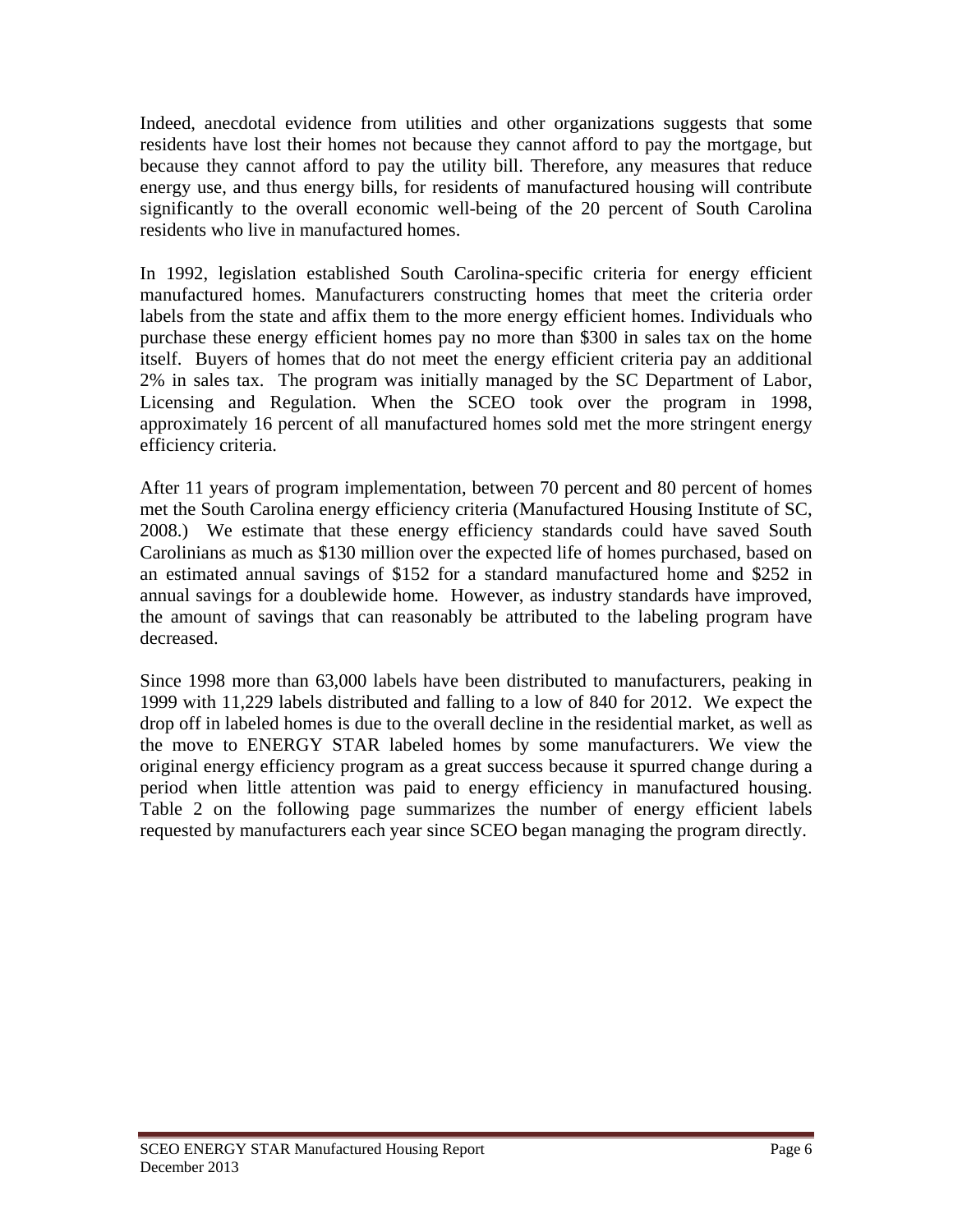| Years | Labels<br><b>Requested</b> |  |  |  |  |
|-------|----------------------------|--|--|--|--|
| 1998  | 10,349                     |  |  |  |  |
| 1999  | 11,722                     |  |  |  |  |
| 2000  | 5,860                      |  |  |  |  |
| 2001  | 5,595                      |  |  |  |  |
| 2002  | 4.180                      |  |  |  |  |
| 2003  | 9.116                      |  |  |  |  |
| 2004  | 2,360                      |  |  |  |  |
| 2005  | 2,331                      |  |  |  |  |
| 2006  | 2.000                      |  |  |  |  |
| 2007  | 1,795                      |  |  |  |  |
| 2008  | 1,610                      |  |  |  |  |
| 2009  | 1,200                      |  |  |  |  |
| 2010  | 1,935                      |  |  |  |  |
| 2011  | 941                        |  |  |  |  |
| 2012  | 840                        |  |  |  |  |
| 2013  | 1,242                      |  |  |  |  |
| Total | 63.076                     |  |  |  |  |

**Table 2: Energy Efficient Labels Requested by Manufacturers 1998-2012** 

New legislation enacted in 2008 was designed to create more significant incentives for ENERGY STAR labeled homes, which are even more energy efficient than the statespecific energy efficient criteria from 1992. These incentives include the elimination of all sales tax on ENERGY STAR manufactured homes and a \$750 nonrefundable state income tax credit for eligible home buyers. These credits are offered in addition to, not in place of, the older energy efficiency sales tax incentive.

## **CURRENT PROGRAM**

Manufactured housing has been regulated by the US Department of Housing and Urban Development (HUD) since 1976 under Federal Manufactured Housing and Construction Standards (24 CFR 3280.) In 2001, the US DOE and the US Environmental Protection Agency (EPA) created standards for ENERGY STAR manufactured homes, which are at least 15 percent more energy efficient than homes meeting the minimum energy code. In general, ENERGY STAR qualified homes include features and appliances that make them as much as 30 percent more efficient than most recently constructed manufactured or site-built homes. Factors contributing to increased efficiency include:

- Effective insulation in walls and floors
- High performance windows, including protective coatings and improved frame assemblies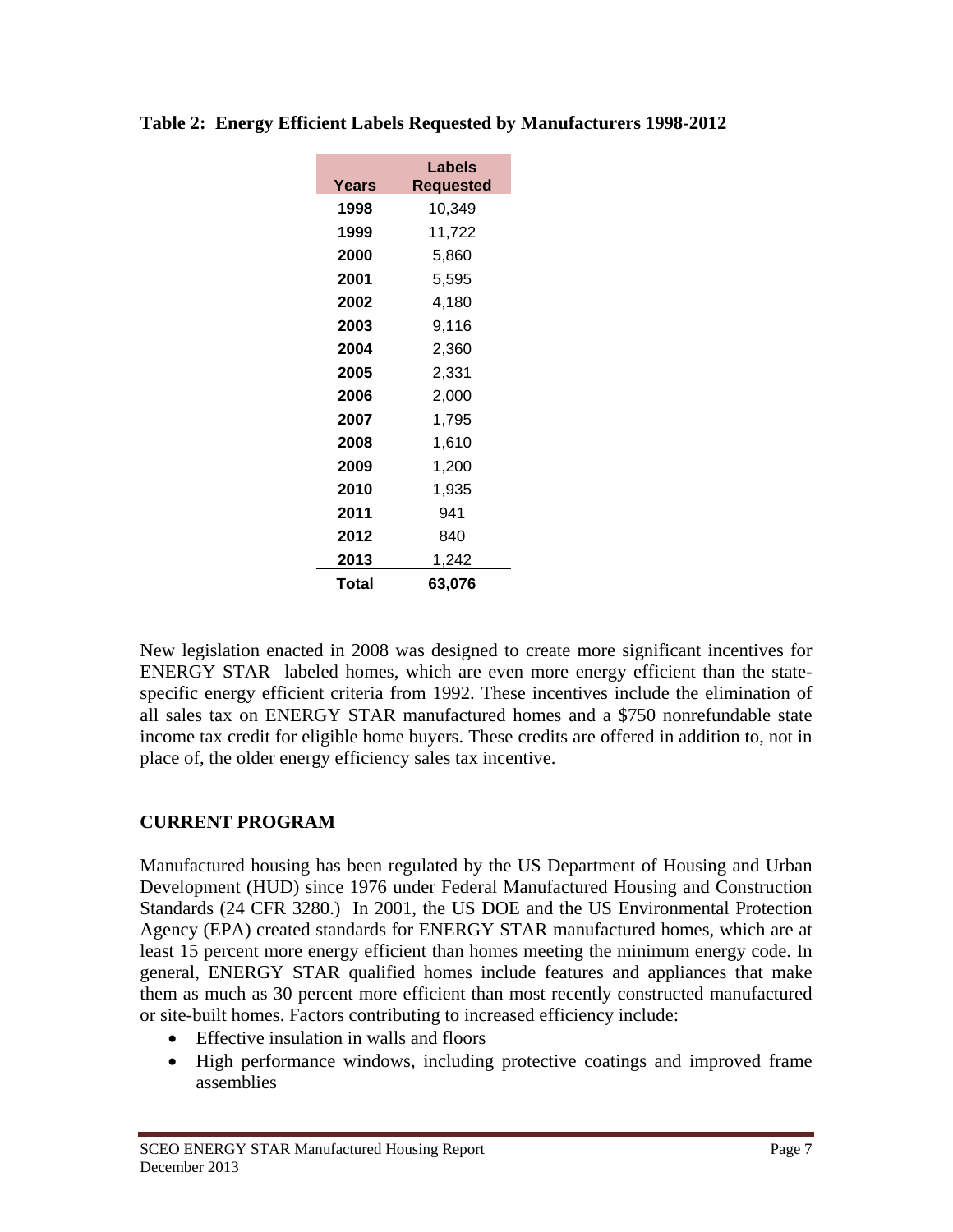- Tight construction and ducts so that cracks and holes are sealed to reduce drafts, dust and moisture problems
- High efficiency heating and cooling equipment
- ENERGY STAR qualified lighting and appliances

Section 48-52-870 of the SC Code of Laws creates the Energy Efficient Manufactured Homes Incentive Program. The law was enacted in 2008 to provide financial incentives for the purchase and installation of energy efficient manufactured homes in South Carolina, saving money for low income residents and reducing energy use across the state.

When it was initially created, this program complemented federal incentives, which offered \$1000 tax credits to manufacturers of ENERGY STAR rated homes, and incentives offered by one utility (Progress Energy) to retailers who sell ENERGY STAR homes. At the present time, the state tax credit and sales tax exemption are the only statewide incentives offered to encourage the purchase of ENERGY STAR manufactured homes. However, incentives for an ENERGY STAR residence may be available through individual utilities.

#### **Implementation**

As required by law, the SCEO created retailer instructions (Appendix A) and an application form (Appendix B) for the \$750 tax credit. The SCEO worked with the South Carolina Department of Revenue and the Manufactured Housing Institute of South Carolina to develop instructions for retailers and a form to certify the purchase which would be simple for home buyers to complete.

Retailers who sell an ENERGY STAR manufactured home are required to certify that they have installed the home in accordance with guidelines. That certification is returned to the home's manufacturer, who in turn files it with the national entity tracking ENERGY STAR home sales on behalf of the EPA and DOE. When retailers sell ENERGY STAR homes, they supply the buyer with a form to fill out and mail to the SCEO.

The SCEO reviews the form, ensures that the home buyers have received their ENERGY STAR certification from the retailer, and signs and returns the approval form to the home buyer. The home buyers then attach the certification to their tax form if filing a paper form, or retain it with other records if filing electronically.

#### **Results**

Data from the Systems Building Performance Alliance, the entity which tracks ENERGY STAR manufactured homes for the federal government, indicates that approximately 570 ENERGY STAR homes were produced for South Carolina retailers from January through November, 2013 and that approximately half—275—of these homes have been sold to South Carolinians through November. The Manufactured Housing Institute of South Carolina estimates that a total of approximately 1750 homes will be shipped to the state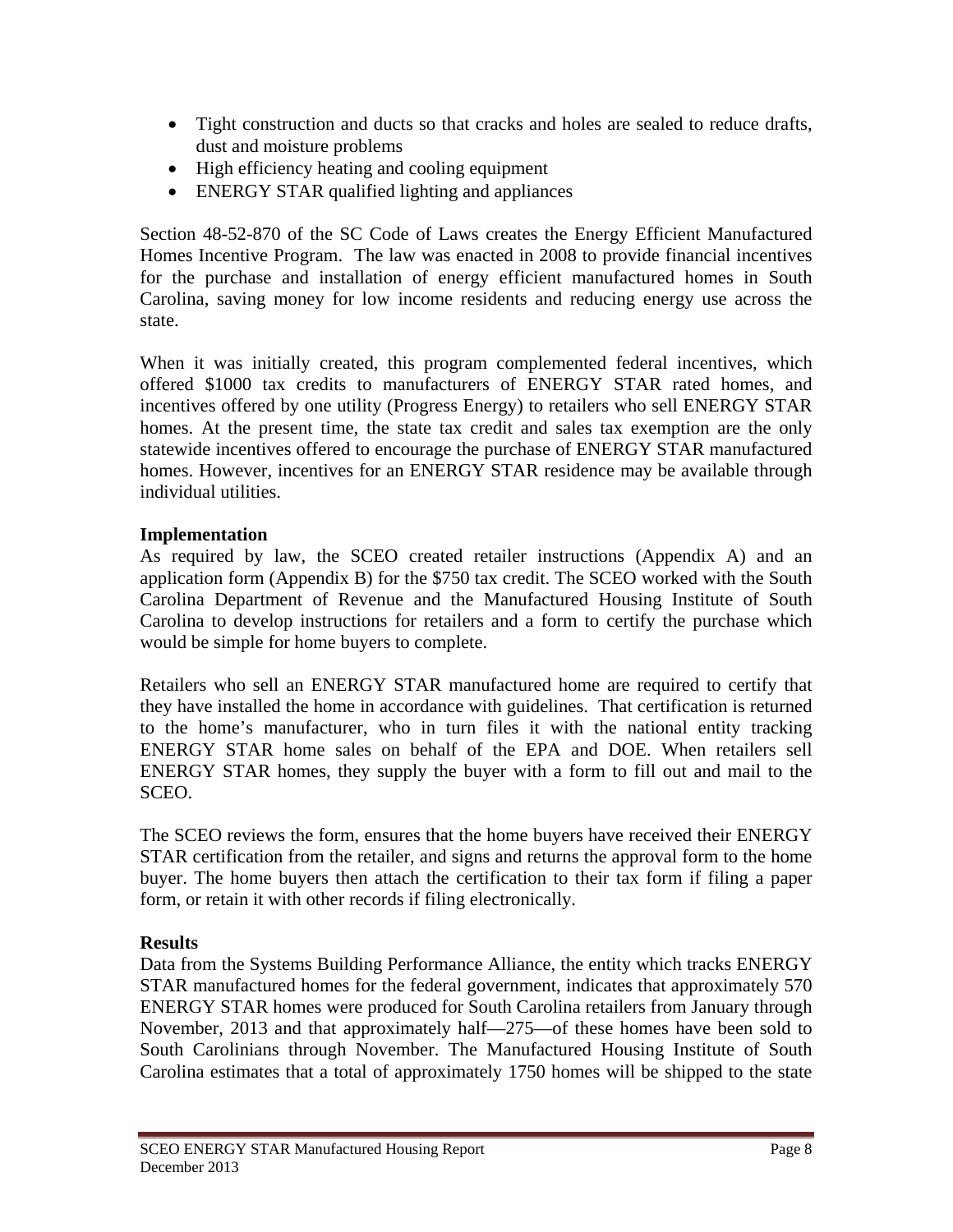by the end of the year, meaning that ENERGY STAR homes represent approximately 33% of the market.

Table 3 shows the location and expected savings for those homes for which tax credit approvals have been sought through December 1 of this year.

|                     | Expected<br>Energy<br><b>Savings</b><br>mmBtu/yr | Expected<br><b>Cost Savings</b><br>(based on av<br>residential<br>energy costs<br>of 10.56/kWh | Expected<br>Energy<br><b>Savings</b><br>over 55 yr<br>life of<br>home<br>mmBtu | <b>Expected Cost</b><br>Savings over<br>55 yr life of<br>home | CO <sub>2</sub><br>Savings/year<br>(380 lbs)<br>CO <sub>2</sub> /mmBtu) | CO2 Savings<br>life of home<br>(380 lbs)<br>CO <sub>2</sub> /mmBtu) |
|---------------------|--------------------------------------------------|------------------------------------------------------------------------------------------------|--------------------------------------------------------------------------------|---------------------------------------------------------------|-------------------------------------------------------------------------|---------------------------------------------------------------------|
| Pelion              | 12                                               | \$381                                                                                          | 677                                                                            | \$20,937                                                      | 4674                                                                    | 25,7070                                                             |
| Chesnee             | 14                                               | \$435                                                                                          | 774                                                                            | \$23,950                                                      | 5347                                                                    | 29,4063                                                             |
| Gadsden             | 12                                               | \$381                                                                                          | 677                                                                            | \$20,937                                                      | 4674                                                                    | 25,7070                                                             |
| Blythewood          | 12                                               | \$381                                                                                          | 677                                                                            | \$20,937                                                      | 4674                                                                    | 25,7070                                                             |
| Pelion              | 12                                               | \$381                                                                                          | 677                                                                            | \$20,937                                                      | 4674                                                                    | 25,7070                                                             |
| Pelion              | 12                                               | \$381                                                                                          | 677                                                                            | \$20,937                                                      | 4674                                                                    | 25,7070                                                             |
| Hartsville          | 12                                               | \$381                                                                                          | 677                                                                            | \$20,937                                                      | 4674                                                                    | 25,7070                                                             |
| Eastover            | 14                                               | \$435                                                                                          | 774                                                                            | \$23,950                                                      | 5347                                                                    | 29,4063                                                             |
| St. Matthews        | 12                                               | \$381                                                                                          | 677                                                                            | \$20,937                                                      | 4674                                                                    | 25,7070                                                             |
| Leesville           | 14                                               | \$435                                                                                          | 774                                                                            | \$23,950                                                      | 5347                                                                    | 29,4063                                                             |
| Effingham           | 12                                               | \$381                                                                                          | 677                                                                            | \$20,937                                                      | 4674                                                                    | 25,7070                                                             |
| <b>Beech Island</b> | 14                                               | \$435                                                                                          | 774                                                                            | \$23,950                                                      | 5347                                                                    | 29,4063                                                             |
| Leesville           | 14                                               | \$435                                                                                          | 774                                                                            | \$23,950                                                      | 5347                                                                    | 29,4063                                                             |
| Lexington           | 12                                               | \$381                                                                                          | 677                                                                            | \$20,937                                                      | 4674                                                                    | 25,7070                                                             |
| Gilbert             | 12                                               | \$381                                                                                          | 677                                                                            | \$20,937                                                      | 4674                                                                    | 25,7070                                                             |
| North               | 12                                               | \$381                                                                                          | 677                                                                            | \$20,937                                                      | 4674                                                                    | 25,7070                                                             |
| Prosperity          | 12                                               | \$381                                                                                          | 677                                                                            | \$20,937                                                      | 4674                                                                    | 25,7070                                                             |
| Trenton             | 12                                               | \$381                                                                                          | 677                                                                            | \$20,937                                                      | 4674                                                                    | 25,7070                                                             |
| Blythewood          | 14                                               | \$435                                                                                          | 774                                                                            | \$23,950                                                      | 5347                                                                    | 29,4063                                                             |
| Cordesville         | 14                                               | \$435                                                                                          | 774                                                                            | \$23,950                                                      | 5347                                                                    | 29,4063                                                             |
| St. Matthews        | 14                                               | \$435                                                                                          | 774                                                                            | \$23,950                                                      | 5347                                                                    | 29,4063                                                             |
| Lexington           | 14                                               | \$435                                                                                          | 774                                                                            | \$23,950                                                      | 5347                                                                    | 29,4063                                                             |
| Gaston              | 14                                               | \$435                                                                                          | 774                                                                            | \$23,950                                                      | 5347                                                                    | 29,4063                                                             |
| Elgin               | 14                                               | \$435                                                                                          | 774                                                                            | \$23,950                                                      | 5347                                                                    | 29,4063                                                             |

| Table 3: 2013 ENERGY STAR Tax Credit Request Summary (December 2, 2013) |  |  |  |
|-------------------------------------------------------------------------|--|--|--|
|                                                                         |  |  |  |

Notes:

1. Calculations are based on the most recent U. S. Energy Information Agency data (2005) for residential energy use based on square footage of homes. The SCEO made the very conservative assumption that the ENERGY STAR home would save only 15 percent of the energy used by the average home of approximately the same square footage.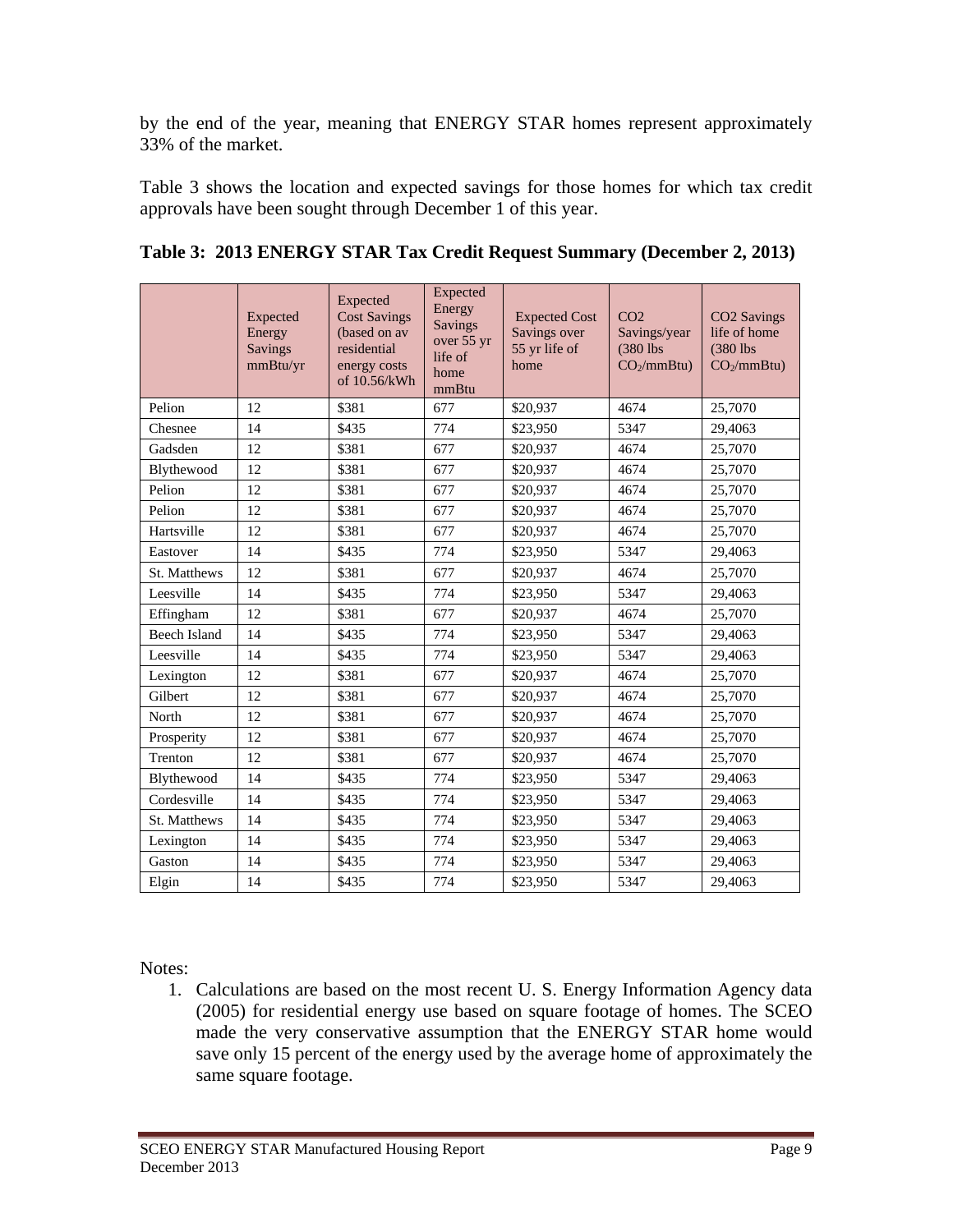- 2. Cost savings are based on an average cost per kWh of electricity in August, 2010, as reported by the US Energy Information Agency.
- 3. The expected lifetime of new manufactured homes is conservatively estimated at 55 years, based on information supplied by the Systems Building Research Alliance, the organization which tracks ENERGY STAR manufactured homes on behalf of the federal government. Their assumption is based in part on a report entitled *Manufactured Home Life, Existing Housing Stock Through 1997,* an update of a study entitled *Manufactured Home Life* by Dr. Carol B. Meeks, May 1995, University of Georgia.
- 4. Calculations are based on an estimated 380 pounds of CO2 emitted per mmBtu of energy used.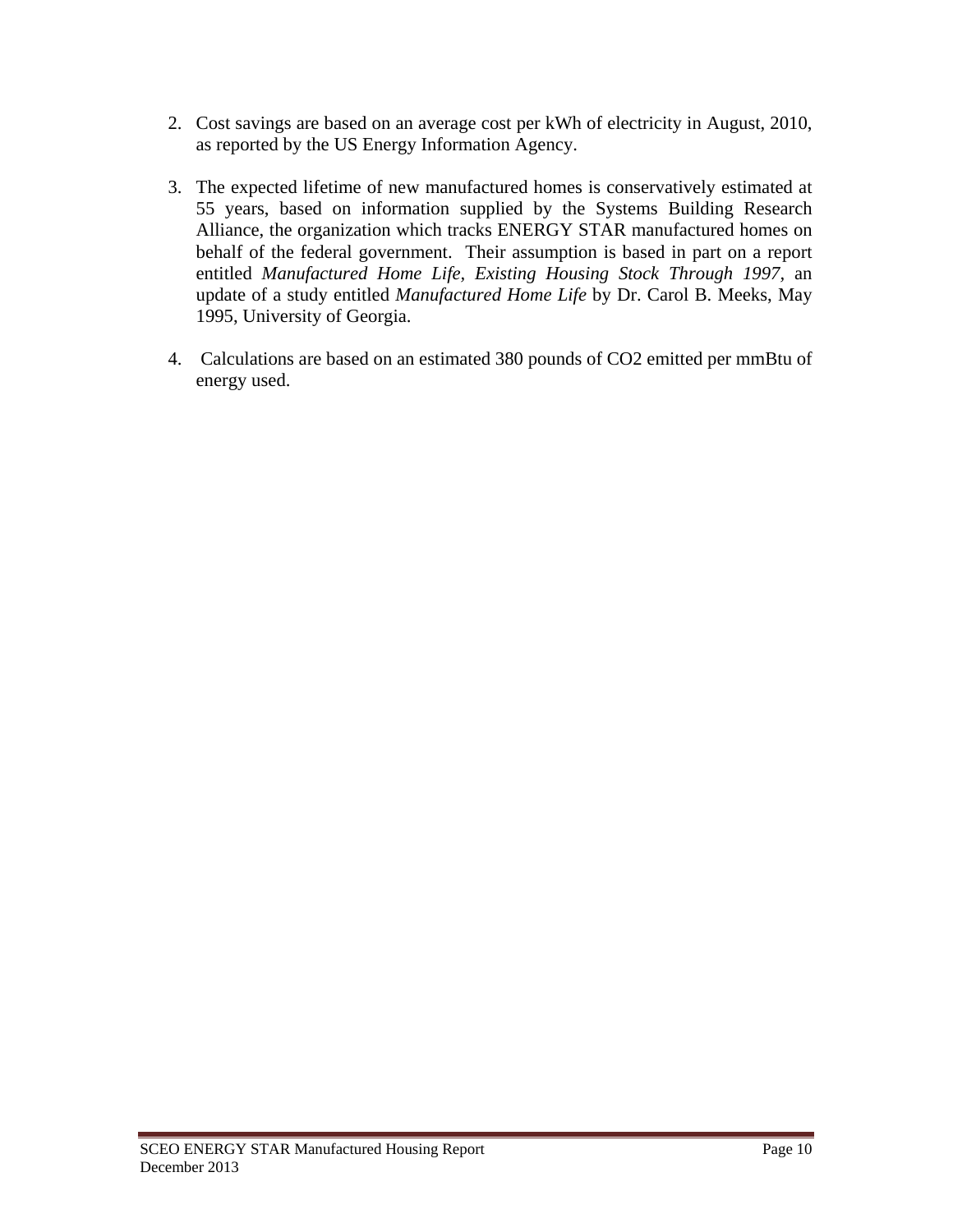## **Appendix A:**

## **Retailer Instructions**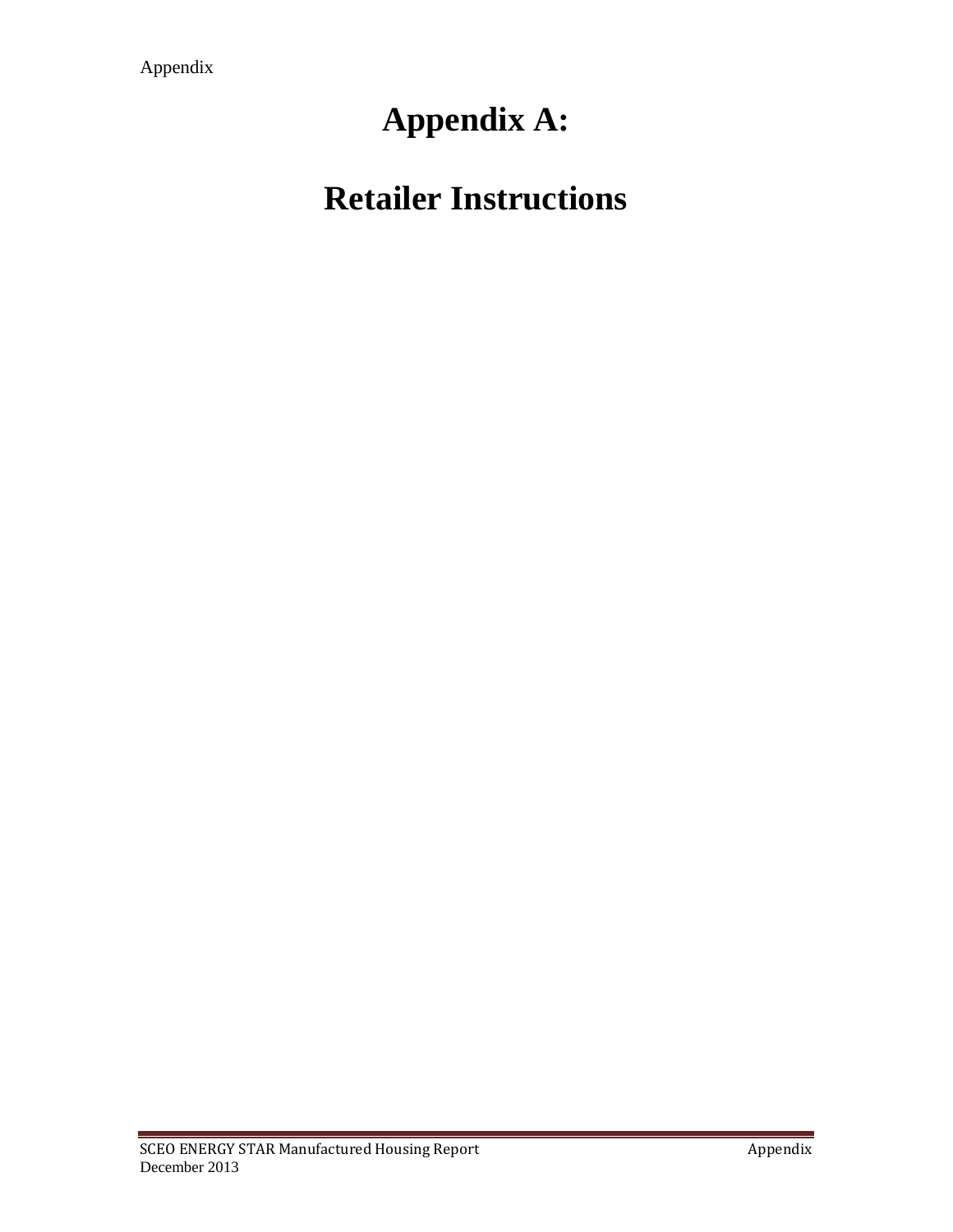#### Appendix

### **ENERGY STAR Incentives for Manufactured Homebuyers and Dealers**

## **Customer's \$750 Income Tax Credit**

*In order for your customers to* claim the \$750 non-refundable*\* tax credit on their s*tate tax returns, the following items must be completed:

- **Step 1.** Provide the customer with a copy of the ENERGY STAR Tax Credit Application Form (available on the web at either www.energy.sc.gov or www.mhisc.com).
- **Step 2.** Verify that the *Site Installation Checklist* provided by the manufacturer and shipped with the home is completed and signed (the gray ENERGY STAR quality assurance label affixed inside the home should also be signed). Return a copy of the signed *Site Installation Checklist* to the manufacturer.
- **Step 3.** Give the customer two copies of the bill of sale (clearly showing date of sale) and two copies of the signed *Site Installation Checklist* (must include customer's name and home address). The customer must forward one copy of each of these documents to the State Energy Office along with the ENERGY STAR Tax Credit Application Form. The address is on the application form.
- **Step 4.** The State Energy Office will approve the request and return the form to the customer. The customer must retain the form along with other income tax records, and must include a copy with his/her income tax filing if filing a paper form.

\*Non-refundable tax credits cannot reduce the tax owed to less than zero.

## **Sales Tax Elimination**

South Carolina law eliminates sales tax on homes meeting ENERGY STAR requirements. State law requires retailers to maintain records on each ENERGY STAR manufactured home sold. In lieu of a special form, the State Energy Office will require that retailers simply retain copies of the *Site Installation Checklist*, which must include the customer's name and home address. By law, these records must be retained for three years and must be made available for inspection upon request of the Department of Consumer Affairs or the State Energy Office.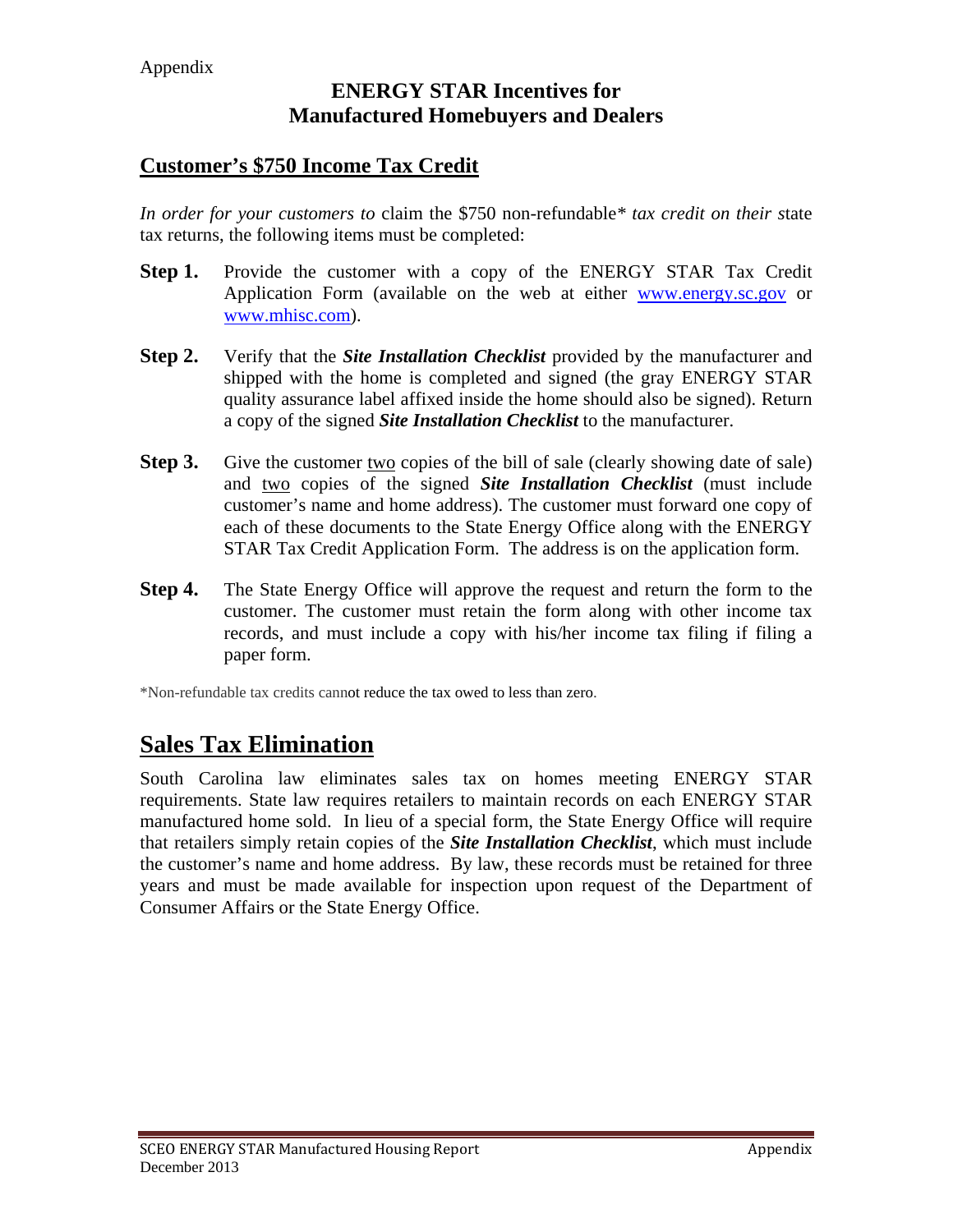## **Appendix B:**

# **Tax Credit Approval Form**